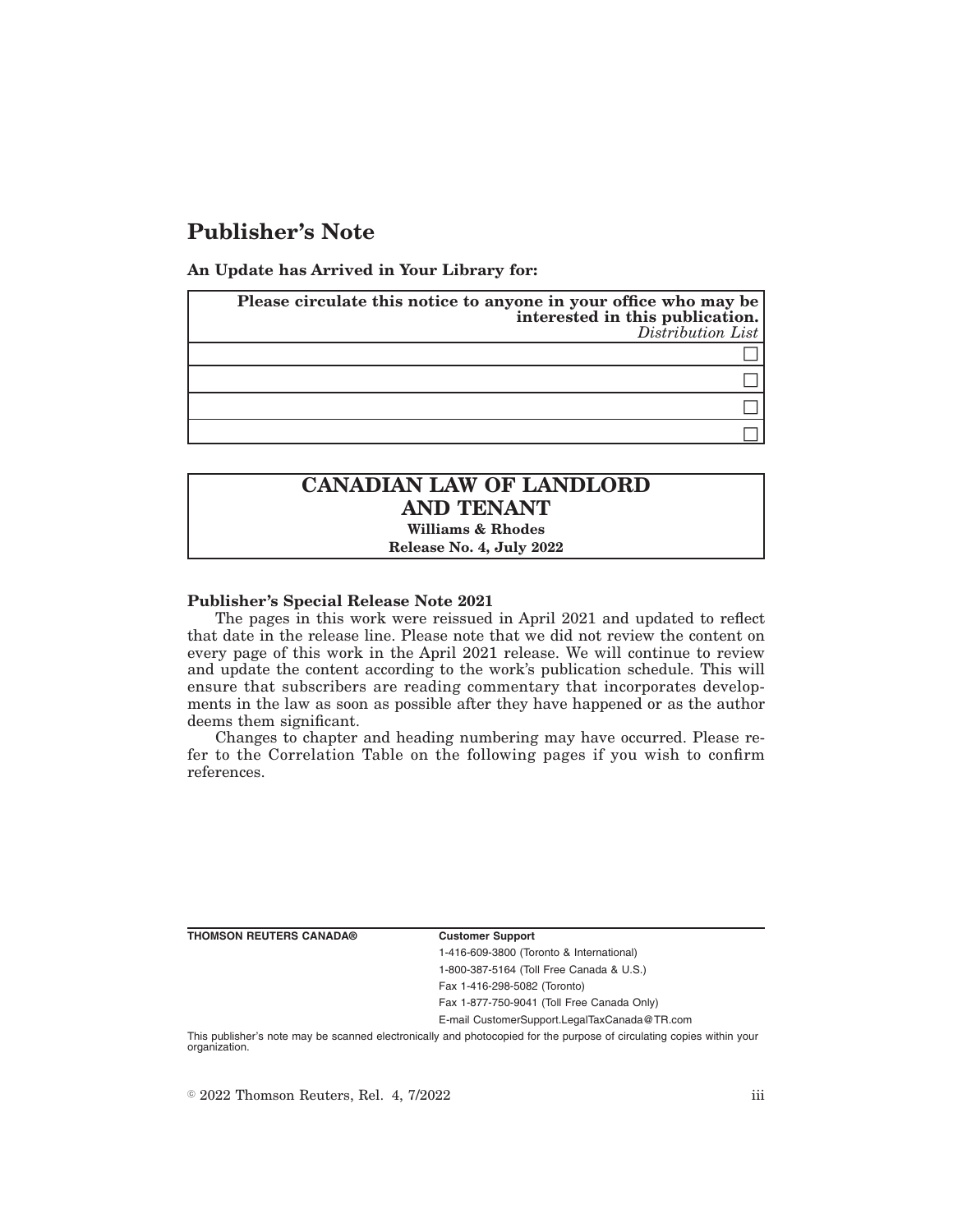Williams and Rhodes' *Canadian Law of Landlord and Tenant*, 6th Edition, is an in-depth examination of both commercial and residential tenancies law in every jurisdiction in Canada. It provides a consolidation of all statutory and regulatory developments, including rent control. Topics discussed in the publication include the creation of the landlord and tenant relationship, requisites of leases and agreements, various tenancies and leases, rent and recovery of rent, and termination of tenancies. The text also includes landlord and tenant legislation from all Canadian jurisdictions set out full together with concordance between provinces.

This release features updates to the case law and commentary in the following chapters: 1 (The Creation of the Relation), 3 (Requisites of Leases and Agreements), 7 (Recovery of Rent by Action), 8 (Distress), 12 (Determination of Tenancies), 14 (Renewals—Valuation of Buildings—Options to Purchase), 15 (Assignment and Devolution), and 20 (Rent). This release also features updates to Appendix K (Saskatchewan).

#### **Highlights**

New and significant case law discussed in this release includes the following:

**Distress: Resisting Improper Distress—The Action for Damages—** The Court of Appeal for Ontario dismissed the assignee's appeal and awarded the landlord costs in the amount of \$5,000 as agreed by the parties. The motion judge's finding that the assignee had no proprietary interest in the leased premises because the landlord had refused its consent to the assignment was supported by the record and it was open to the motion judge to make such a finding. Distinguishing the Supreme Court of Canada's decision in *Canadian National Railway v. Norsk Pacific Steamship Co.*, 1992 CarswellNat 168, 1992 CarswellNat 655, EYB 1992-67217, 91 D.L.R. (4th) 289, [1992] 1 S.C.R. 1021, 228 W.A.C. 70, [1992] S.C.J. No. 40 (S.C.C.), the appeal court held that the assignee did not have a contractual (or other) relationship with the landlord that would entitle the assignee to claim a possessory or proprietary interest in the leased property. Having no such interest in the leased property, the assignee was not owed any duty of care by the landlord. Given the motion judge's finding that the landlord had not consented to the assignment, there was also no basis on which to ground the necessary finding of proximity for a successful negligence claim. The court confirmed that the motion judge's decision to refuse to allow the assignee to further amend its claim was owed deference. The motion judge had observed that the assignee had already been given the opportunity to do so and had noted that no such amendment would save the assignee's claim: *2460907 Ontario Inc. v. 1521476 Ontario Inc*., 2021 CarswellOnt 13793, 2021 ONCA 682.

**The Creation of the Relation: Estoppel—Force, Fraud or Misrepresentation—** On the hearing of the tenant's claim and the landlord's counterclaim, the court observed that neither the Offer to Lease nor the lease itself referenced any projected occupancy levels for the mostly residential building that was being constructed and in which the leased premises were to be located, nor did either document make any express reference to free customer retail parking. The tenant claimed that the landlord had made oral representations before the Offer was signed (and after the lease was executed) that alleg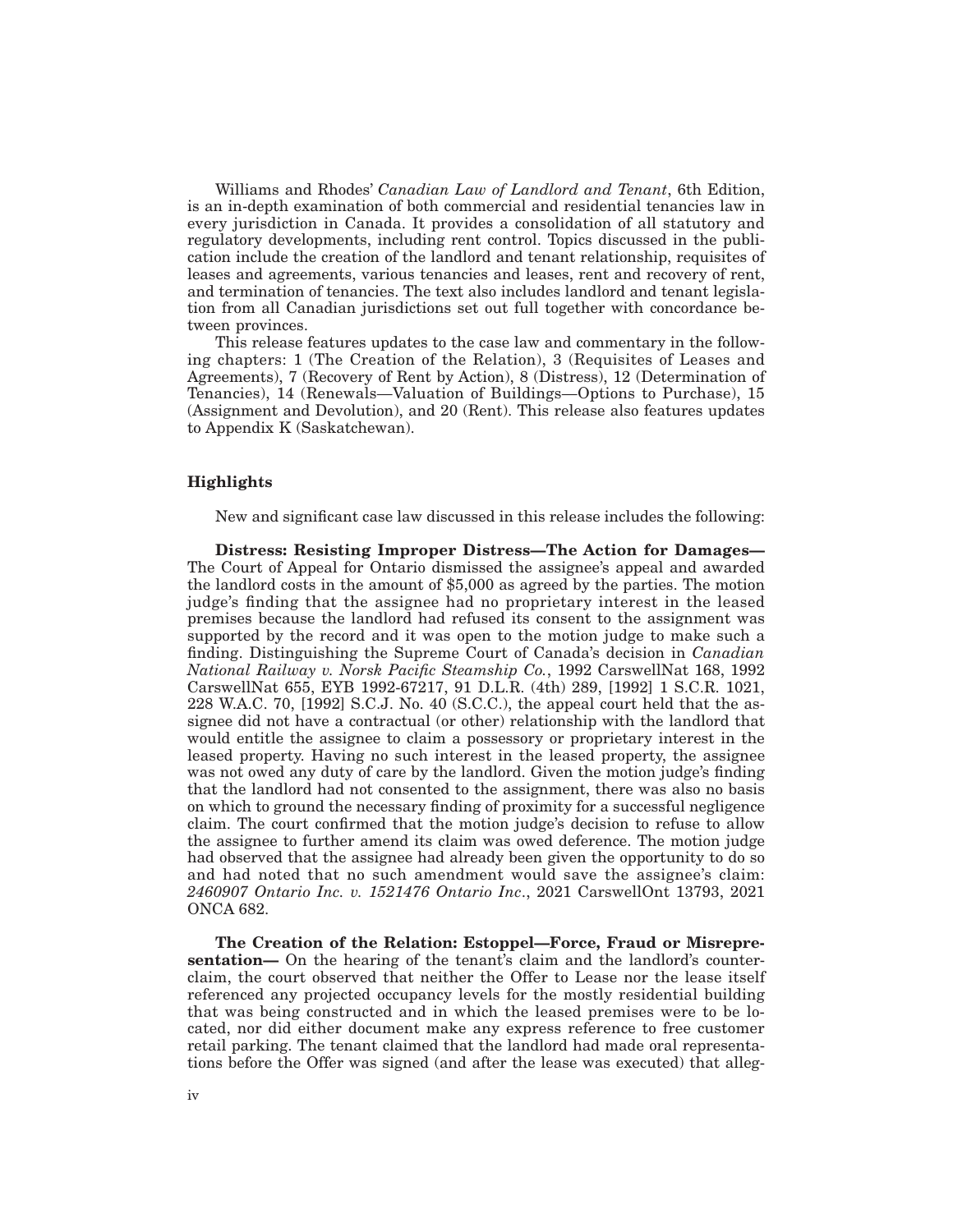edly induced the tenant to enter into the 10-year, fixed-term lease and ultimately caused the tenant to forfeit the lease; the landlord denied any negligent misrepresentations and relied on the "entire agreement" clause in the lease. Citing the test for negligent misrepresentation as articulated by the Supreme Court of Canada in *Queen v. Cognos Inc.*, 1993 CarswellOnt 972, 1993 CarswellOnt 801, EYB 1993-67486, 99 D.L.R. (4th) 626, 147 N.R. 169, 60 O.A.C. 1, [1993] 1 S.C.R. 87, [1993] S.C.J. No. 3 (S.C.C.), the court found that the landlord had made representations to the tenant concerning occupancy targets for the building and the tenant's access to free retail customer parking through both the landlord's representative and the Retail Leasing Brochure and Master Plan for the primarily residential development. While the court concluded that the landlord's representation concerning occupancy targets was inaccurate, it did not conclude that such representation was negligent. Given that the tenant admitted that it had understood that the targets were estimates, not guarantees, the court was not convinced that but for the occupancy target representation, the tenant would not have entered into the lease.

The court did find the landlord's representations concerning free access to customer retail parking were inaccurate and/or misleading as well as negligent. The court held that given that the landlord knew how crucial free retail customer parking was to the tenant's success, it was implicit in the landlord's representation regarding free retail customer parking that such access would be convenient for the tenant's customers. The court concluded that the tenant's reliance on the landlord's representation that the tenant's customers would have such access was reasonable. As the tenant had entered into the lease and undertaken the design, construction and fixturing of the leased premises as a result of that representation, the tenant had relied on that representation to its detriment. The court rejected the landlord's claim that the "entire agreement" clause in the lease precluded the tenant's claim based on negligent representation: ample, free, convenient customer parking was a fundamental factor as contemplated by both parties and if the landlord did not intend to make such parking available to the tenant, the landlord was obligated to correct that representation through a term in its Offer to Lease and ultimately in the lease itself. The court awarded the tenant its operating losses pretermination of the lease; its design, construction and fixturing expenses; and full damages as per the line items contained in the tenant's Notice of Damages that was filed in the trial record. The court also provided a written costs submission procedure for the parties: *Spot Coffee Park Place Inc. v. Concord Adex Investments Limited,* 2021 CarswellOnt 14321, 2021 ONSC 6629.

#### **ProView Developments**

Your ProView edition of this product now has a new, modified layout:

- The opening page is now the title page of the book as you would see in the print work
- As with the print product, the front matter is in a different order than previously displayed
- The Table of Cases and Index are now in PDF with no searching and linking
- E The Table of Contents now has internal links to every chapter and section of the book within ProView

 $\degree$  2022 Thomson Reuters, Rel. 4, 7/2022 v